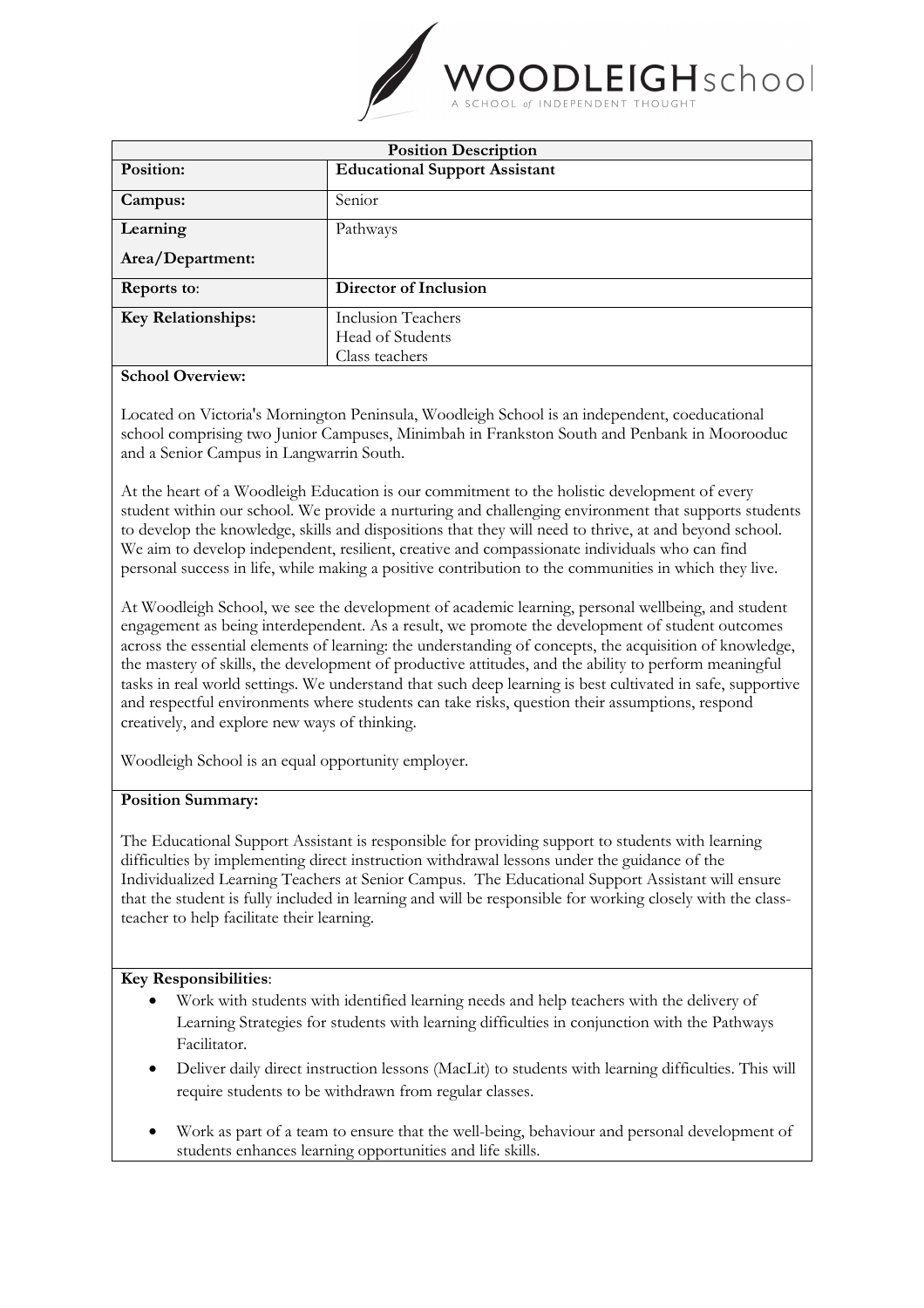- Assist with classroom programs as required, particularly in the development of students' learning program, under the supervision of the classroom teacher.
- Provide in-class support
	- o Help students in the classroom with classroom work
	- o Help the teacher with administration regarding these students of concern in this class as directed by class teacher or Pathways Facilitator
- Provide thorough written feedback to Director of Inclusion of assistance provided (what, when and to whom) during in-class support
- Be involved in parent conferences as required
- Attend School meetings, Campus meetings and to be prepared to go on Senior Camps
- Be involved in co-curricular programs, attend excursions or camps as required
- Other duties at the direction of the Director of Inclusion (eg filing, scheduling meetings etc)
- Perform additional duties as requested by the Principal

# **Selection Criteria:**

## **Experience and Skills:**

- Must have experience working with children in secondary school, previously as a Teacher Aide
- Must be able to demonstrate an understanding of appropriate behaviours when engaging with children.
- Strong interest in Literacy support
- A strong sense of empathy and a warm and welcoming disposition.
- Excellent communication skills, written and verbal.
- Display strong attention to detail.
- Demonstrated ability for self-directed work.
- Be able to multi-task, be flexible and able to manage changing priorities.
- Proven ability to work well autonomously and as part of a team.

## **Education and Qualifications:**

- Trained to deliver Direct Instruction Literacy programs such as MuliLit or Corrective Reading.
- Minimum qualification of a Certificate of Education Support Integration Aide/Teacher Aide or a Certificate III in Education Support
- Familiar with some targeted intervention strategies and learning programs.

# **Personal Qualities:**

- A commitment to Woodleigh's Values of Respect for Self, Respect for Others and Respect for the Environment
- A commitment to the School's co-curricular, experiential and outdoor education programmes
- Ability to work effectively within a team
- The determination to strive for personal best
- A willingness to innovate and encourage the development of creativity

# **Conditions of Employment:**

- A Working with Children's Check is required for this position.
- Qualification and First Aid Training confirmation is required for this position.
- Woodleigh is an Equal Opportunity Employer and is committed to appointing staff on the basis of merit.
- At Woodleigh School we have a zero tolerance for child abuse and are committed to acting in children's best interests and keeping them safe from harm. All staff are to abide by the Child Safety Code of Conduct.